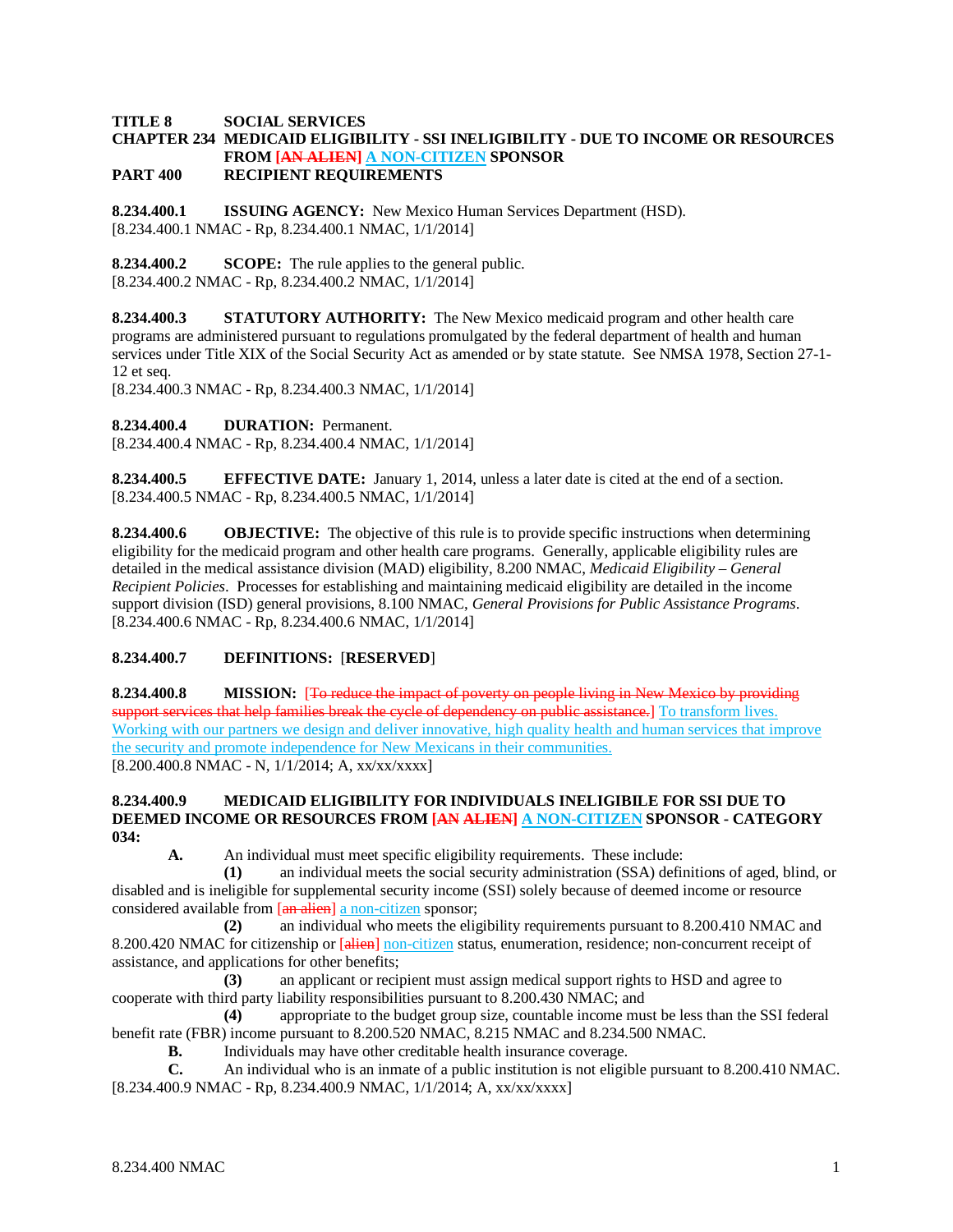### **8.234.400.10** [**RESERVED**]

**8.234.400.11 ENUMERATION:** Refer to 8.200.410.10 NMAC. [8.234.400.11 NMAC - Rp, 8.234.400.11 NMAC, 1/1/2014]

**8.234.400.12 CITIZENSHIP:** Refer to 8.200.410.11 NMAC. [8.234.400.12 NMAC - Rp, 8.234.400.12 NMAC, 1/1/2014]

**8.234.400.13 RESIDENCE:** Refer to 8.200.410.12 NMAC. [8.234.400.13 NMAC - Rp, 8.234.400.13 NMAC, 1/1/2014]

#### **8.234.400.14** [**RESERVED**]

#### **8.234.400.15 SSI STATUS:**

**A.** An applicant or re-determining recipient for Category 034 must meet all other SSI eligibility standards, including:

**(1)** applicant or re-determining recipient's own income and resources must be below SSI

standards;

- **(2)** nonconcurrent receipt of assistance;
- (3) residence;<br>(4) aged, blind
- **(4)** aged, blind, or disabled status; and
- **(5)** citizenship or permanent [alien] non-citizen status.
- **B.** See 8.215.500.11 NMAC and 8.215.500.18 NMAC for information on SSI income and resource

#### standards.

[8.234.400.15 NMAC - Rp, 8.234.400.15 NMAC, 1/1/2014; A, xx/xx/xxxx]

**8.234.400.16 RECIPIENT RIGHTS AND RESPONSIBILITIES:** Refer to 8.200.430 NMAC.

[8.234.400.16 NMAC - Rp, 8.234.400.16 NMAC, 1/1/2014]

**8.234.400.17 BASIS FOR DEFINING THE ASSISTANCE UNIT AND BUDGET GROUP:** At the time of application, an applicant shall identify everyone who is to be considered for inclusion in the assistance unit and budget group. The composition of the assistance unit and budget group is based on the relationship of the household members. Each member of the assistance unit and budget group, including an unborn child, is counted as one in the household size.

[8.234.400.17 NMAC - N, 1/1/2014]

**8.234.400.18 ASSISTANCE UNIT:** The assistance unit includes the applicant and may include others in the household who are determined eligible. [8.234.400.18 NMAC - N, 1/1/2014]

**8.234.400.19 BUDGET GROUP:** The budget group includes all members of the assistance unit. Additional budget group members include individuals who live in the household with the assistance unit and have a financial obligation of support.

**A.** Except for an SSI recipient, the following individuals have a financial obligation of support for medicaid eligibility:

**(1)** spouses: married individuals as defined under applicable New Mexico state law (New Mexico recognizes common law and same sex marriages established in other states); and

**(2)** parents for children: there is a presumption that a child born to a married woman is the child of the spouse, or if the individual established parentage by some other legally recognized process.

**B.** The following individuals do not have a financial obligation of support for medicaid eligibility:

- **(1)** an SSI recipient to the assistance unit;
	- **(2)** a father of the unborn child who is not married to the pregnant woman;
- **(3)** a stepparent to a stepchild;
- **(4)** a grandparent to a grandchild;
- **(5)** a legal guardian or conservator of a child;
- **(6)** [an alien] a non-citizen sponsor to the assistance unit; and